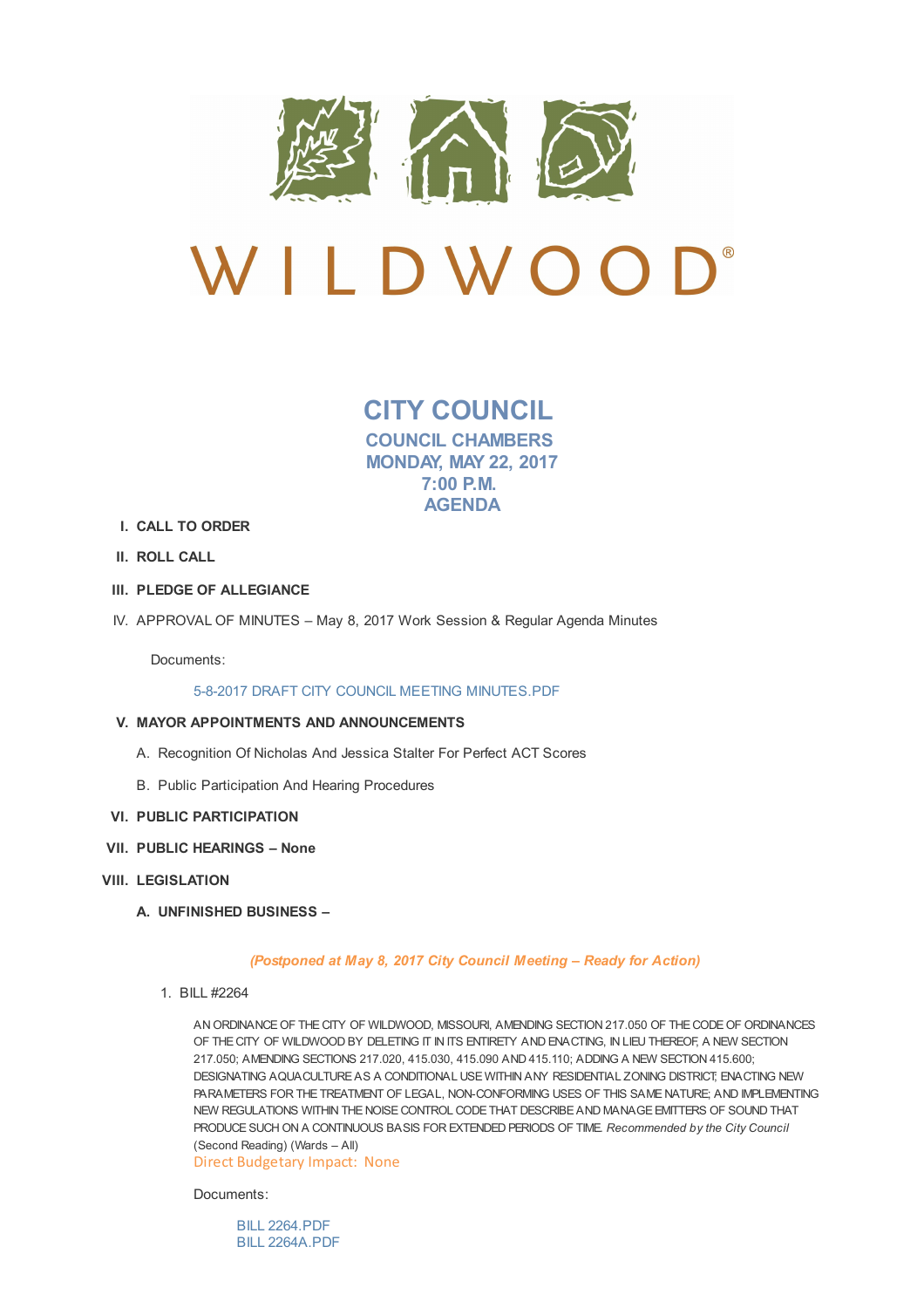## 2. BILL #2265

AN ORDINANCEAMENDING ARTICLEIX OF CHAPTER 210 OF THE CODE OF ORDINANCES OF THE CITY OF WILDWOOD BY ENACTING A NEW SECTION 210.375; DELETING SECTION 210.380 IN ITS ENTIRETY; ENACTING, IN LIEU THEREOF, A NEW SECTION 210.380; ENACTING A NEW SECTION 210.385; AND AMENDING SECTION 235.040 OF THE CODE OF ORDINANCES OF THE CITY OF WILDWOOD BY ADDING A SUBSECTION O; AND REGULATING THE USE, SALE, AND DISTRIBUTION OF TOBACCO PRODUCTS. *Recommended by the Board of Public Safety* (Second Reading) (Wards – All) Direct Budgetary Impact: Estimated \$2,000.00 for new signage

Documents:

#### BILL 2265.PDF

3. BILL #2266

AN ORDINANCE OF THE CITY OF WILDWOOD, MISSOURLALITHORIZING THE MAY OR TO NEGOTIATE AND EXECUTE A CONTRACT WITH AT GOVERNMENT STRATEGIES, LLC, FOR THEPROVISION OF GOVERNMENT AFFAIRS AND PUBLIC POLICY SERVICES, INCLUDING GOVERNMENT RELATIONS AND STRATEGIC PLANNING ADVICE ON CERTAIN LEGISLATIVEAND POLITICAL MATTERS. *Recommended by the Lobbyist Selection Committee* (Second Reading) (Wards  $-$  All)

> Direct Budgetary Impact: \$8,000.00 for remainder of 2017; \$24,000.00 per year thereafter

#### Documents:

### BILL 2266.PDF

4. BILL #2267

AN ORDINANCE OF THE CITY COUNCIL OF THE CITY OF WILDWOOD, MISSOURI, AMENDING SECTION 415.220 OF THE CODE OF ORDINANCES OF THE CITY OF WILDWOOD BY DELETING IT IN ITS ENTIRETY AND ENACTING, IN LIEU THEREOF, A NEW SECTION 415.220; WHICH THEREBY ENACTS NEW REQUIREMENTS RELATING TO THESUBMITTAL PROCESSES FOR PRESENTATIONS TO THE ARCHITECTURAL REVIEW BOARD BY APPLICANTS, ALONG WITH PROVIDING CITY COUNCIL ADDITIONAL LATITUDEIN THESELECTION OF ALTERNATES FOR SERVICE UPON IT. *Recommended by the Architectural Review Board* (Second Reading) (Wards – All)

Direct Budgetary Impact: None

Documents:

#### BILL 2267.PDF

5. BILL #2268

AN ORDINANCE BY THE CITY COUNCIL OF THE CITY OF WILDWOOD, MISSOURI AUTHORIZING THE PLACEMENT OF A ONE (1) ACRE PROPERTY AND THE BUNGALOW LOCATED UPON IT, WHICH IS KNOWN AS THE "COTTAGE IN WILDWOOD," ON THE WILDWOOD HISTORIC REGISTRY, THEREBY SETTING FORTH PARAMETERS FOR ITS PRESERVATION AND POTENTIAL REUSE, ALONG WITH A SET OF INCENTIVES RELATING TO ITS FUTURE DEVELOPMENT. *Recommended by the Historic Preservation Commission* (Second Reading) (Ward – Eight) Direct Budgetary Impact: None

Documents:

#### BILL 2268.PDF

6. BILL #2269

AN ORDINANCEAUTHORIZING THE CONSOLIDATION OF TWO (2) TRACTS OF LAND, KNOWN AS 'LOTS 1 AND 2 OF FAUPEL PLACE,' BOTH BEING LOCATED IN THE EAST HALF OF THE NORTHEAST QUARTER OF SECTION 16, TOWNSHIP 44 NORTH, RANGE3 EAST, CITY OF WILDWOOD, ST. LOUIS COUNTY, MISSOURI (IDENTIFIED BY ST. LOUIS COUNTY ASSESSOR'S LOCATOR NUMBERS 25X330233 AND 25X330242), AND MORESPECIFICALLY SITUATED ON THE NORTH SIDE OF MELROSE ROAD, EAST OF ALLENTON ROAD; THEREBY CREATING A SINGLE, 6.264 ACRE PARCEL OF GROUND. *Recommended by the Department of Planning* (Second Reading) (Ward – One) Direct Budgetary Impact: None

Documents:

#### BILL 2269.PDF

#### **B. NEW BUSINESS –**

1. BILL #2270

AN ORDINANCE AUTHORIZING THE MAYOR OF THE CITY OF WILDWOOD, MISSOURI, TO EXECUTE A CONTRACT ON BEHALF OF THE CITY OF WILDWOOD WITH N. B. WEST CONTRACTING COMPANY FOR THE RESURFACING OF VARIOUS PUBLIC STREETS WITHIN THE CITY OF WILDWOOD, INCLUDING TRAFFIC CONTROL AND OTHER INCIDENTAL ITEMS AS